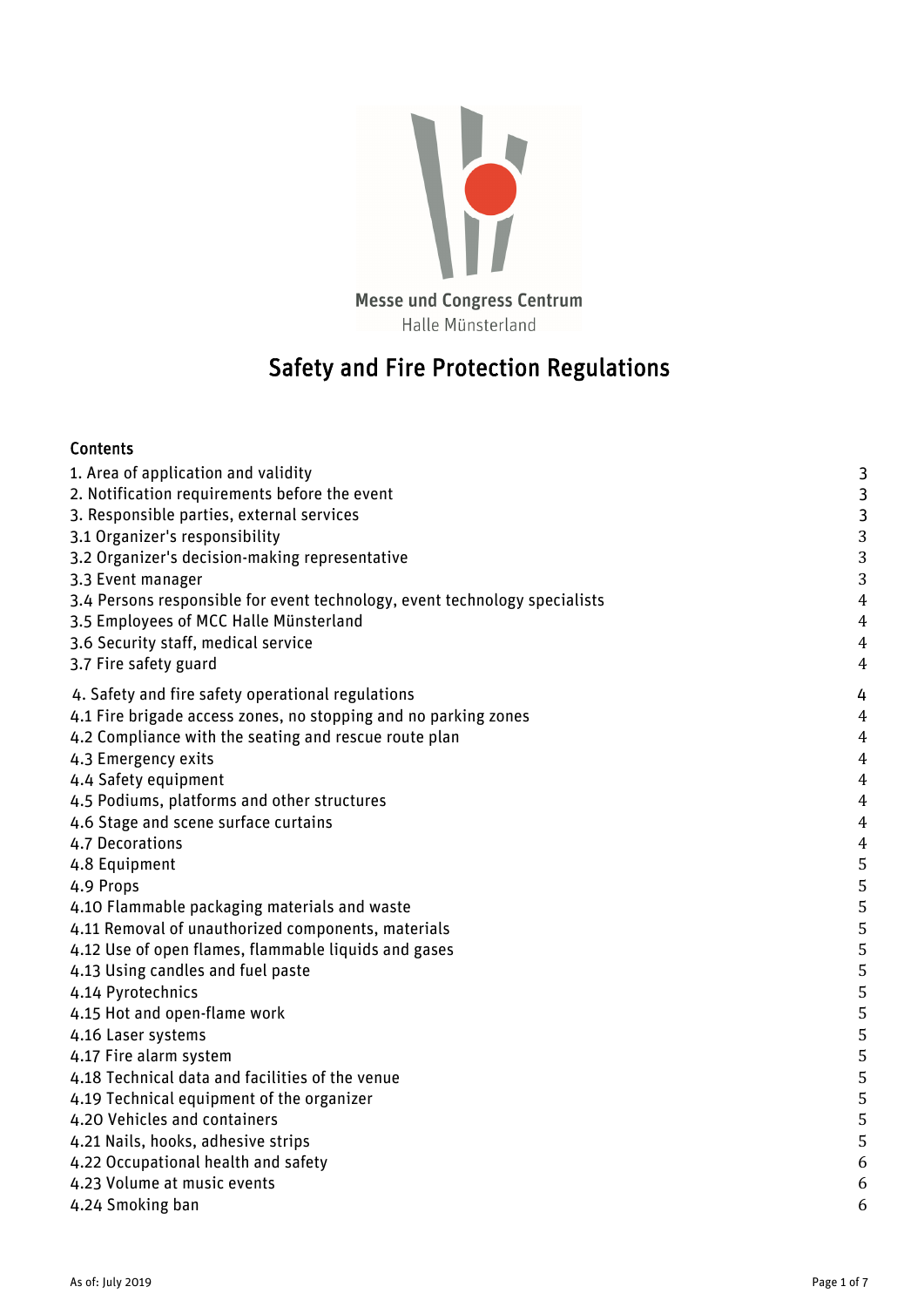## Annex "Mandatory announcements to the event"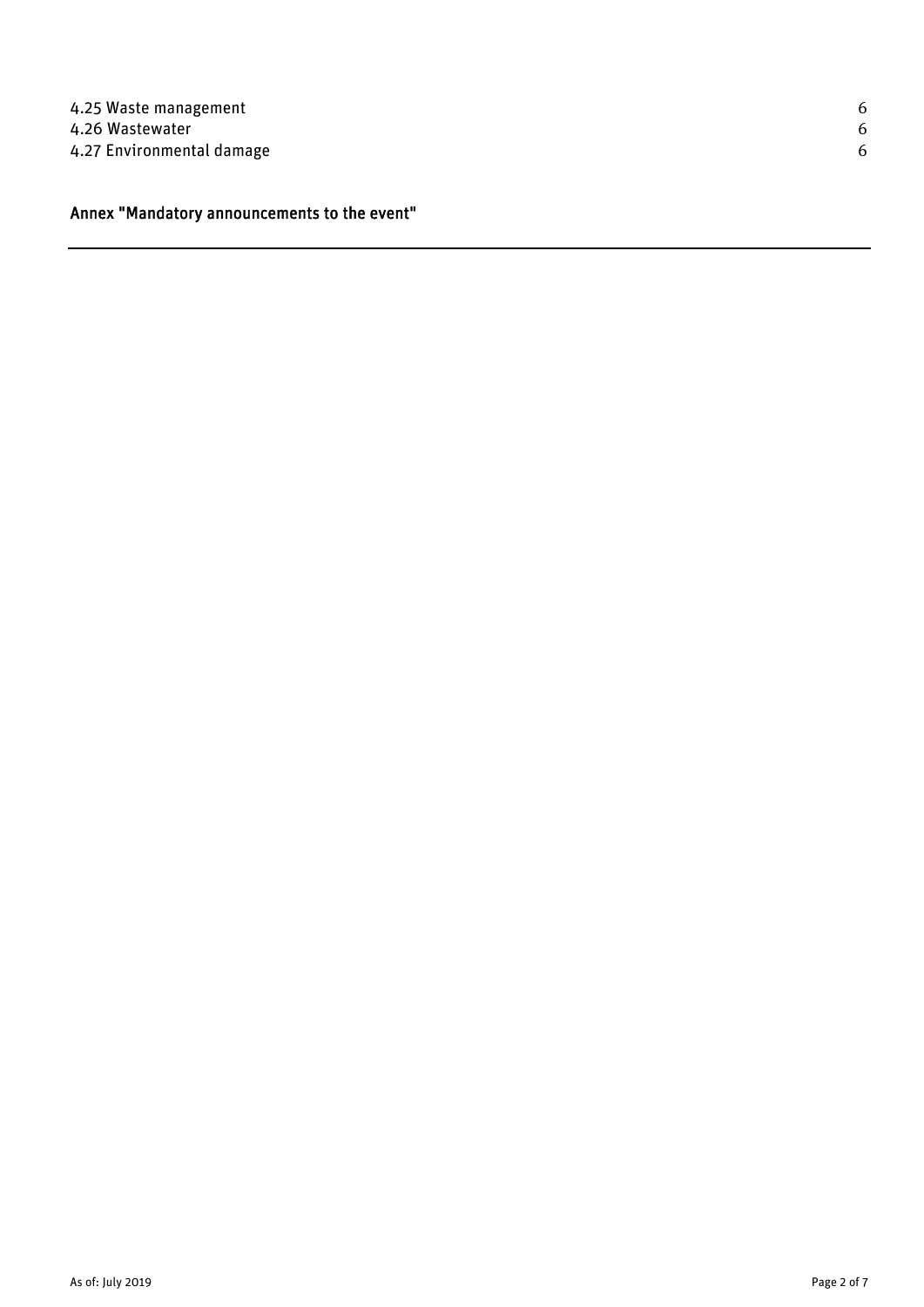## 1. Area of application and validity

These Safety and Fire Protection Regulations (hereinafter referred to as safety regulations) are largely based on the regulations of the North Rhine-Westphalian Special Building Regulations (Nordrhein-Westfälische Sonderbau-Verordnung - SBauVO). The safety regulations are binding for all companies, associations, organizations and persons conducting events or providing services for the conducting of events in the event halls/rooms and/or areas (hereinafter referred to as "venue") provided by Messe und Congress Centrum Halle Münsterland GmbH (hereinafter referred to as MCC Halle Münsterland). The organizer must ensure that the safety regulations are adhered to vis-à-vis its own employees and the third parties it commissions (service partners, technicians, artists, etc.).

## 2. Notification requirements before the event

The organizer is obligated to inform MCC Halle Münsterland in writing at least 6 weeks before the event about all organizational and technical details, the beginning of the event, the admission times, the end of the event, the allocation of the hall(s), rooms and areas and to coordinate these with MCC Halle Münsterland. To collect this data, MCC Halle Münsterland reserves the right to provide the organizer with an (electronic) data mask for exclusive use for this event, in which all necessary event data must be entered. MCC Halle Münsterland reserves the right to forward this data to the authorities and departments involved in the event (public order office, police, fire brigade, building regulations office, medical/ambulance service and private security service). Such data to be provided by the organizer includes in particular:

- the name and personal contact details of its decision-making representative who will be present during the event
- whether it will provide a "responsible party for event technology" to supervise the assembly and disassembly as well as the event
- the size and arrangement of any scenery sets/stages/stands, forestages, podiums and comparable structures to be built
- the expected number of visitors and the expected audience profile
- whether bag checks and access control measures are planned
- whether stage, studio, lighting technology or other technical equipment will be brought into the venue
- whether technical equipment will be moved or modified during the event,
- whether mechanical movements, artistic presentations will take place in or above the audience space
- whether activities involving fire hazards/pyrotechnical effects, the operation of laser devices or fog machines are planned (please note the additional permit requirement).
- whether embellishments, decorations/equipment/props/will be brought into the venue (verify fire-protection classes according to SBauVO)
- whether a "technical rehearsal" is planned by the organizer before the event.

As of: July 2019 Page 3 of 7 Based on the information provided by the organizer, MCC Halle Münsterland will prepare a safety assessment in the run-up to the event, based on which the necessary safety measures and, in particular, the necessity of as well as the number of qualified event personnel and external emergency services (fire brigade, medical service, police) will be planned (cf. Sections 40 to 43 SBauVO). Should the organizer provide late, incomplete, or no information, MCC Halle Münsterland may assume an increased event risk. Any additional costs (e.g. personnel costs for an increased number of security personnel) resulting therefrom shall be borne by the organizer. Incorrect information may lead to the restriction, cancellation or termination of the event.

## 3. Responsible parties, external services

## 3.1 Organizer's responsibility

The organizer is responsible for the event program and the safe, smooth running of the event. It must ensure that the maximum permissible visitor capacity is complied with in the event rooms and event space it has been provided. Overcrowding is strictly prohibited. The organizer shall bear the legal duty to maintain public safety within the venue for the equipment or fixtures, decorations, fittings, props, suspensions, installed cables and stage, studio and lighting equipment provided by the organizer or third parties for the duration of the use of the venue. It must observe the requirements of these safety regulations as well as the regulations of the SBauVO and the regulations of the German Statutory Accident Insurance (Deutsche Gesetzliche Unfallversicherung - DGUV), in particular, the DGUV-V 17 "Venues and production sites for scenic representations" as well as the DGUV-V 3 "Electrical installations and equipment". Compliance with the generally accepted rules of technology and all other laws and regulations applicable to the event, in particular the Youth Protection Act (Jugendschutzgesetz), the Sundays and Public Holidays Act (Sonn- und Feiertagsgesetz), the Working Hours Act (Arbeitszeitgesetz - AZG), the Occupational Health and Safety at Work Act (Arbeitsschutzgesetz), the Non-Smoker Protection Act (Nichtraucherschutzgesetz), the Industrial Code (Gewerbeordnung) and the immission-control regulations are also the organizer's responsibility.

## 3.2 Organizer's decision-making representative

The organizer must notify MCC Halle Münsterland at the latest four weeks before the event of the "decision-making representative" who will be present during the entire duration of the event. At the request of MCC Halle Münsterland, the decision-making representative must participate in a joint tour of the venue and become familiar with the function rooms and their facilities, including the escape and rescue routes. Also at the request of MCC Halle Münsterland, the "decision-making representative" must participate in a consultation/briefing on the safety regulations to be observed and, if necessary, in separate safety meetings before the event. The decision-making representative shall ensure on the part of the organizer that the event proceeds in an orderly and safe fashion. He is obligated to be present during the event, must be available at all times and must coordinate decisions necessary for visitor safety with the persons appointed by MCC Halle Münsterland, the authorities and external services (fire brigade, police, building law authority, public order office, medical service). He is obligated to be an active actor should a particular risk for people require a restriction or cancellation of the event. The organizer's "decision-making representative" will be assisted during the event by at least one competent decision-making representative appointed by MCC Halle Münsterland. MCC Halle Münsterland's contact person is entitled without restriction to exercise domiciliary rights within the venue.

## 3.3 Event manager

In principle, MCC Halle Münsterland assumes the function of event manager according to Section 38 paragraph 2 and 5 SBauVO for the duration of the event. MCC Halle Münsterland is entitled, even after conclusion of the contract, to demand from the organizer, in good time until approximately 4 weeks before the event, that the organizer's "decision-making representative" assume the function of event manager in accordance with Section 38 paragraph 2 and 5 SBauVO for the duration of the event. In this event, the organizer's event manager will be assisted by a competent decision-making person nominated by MCC Halle Münsterland.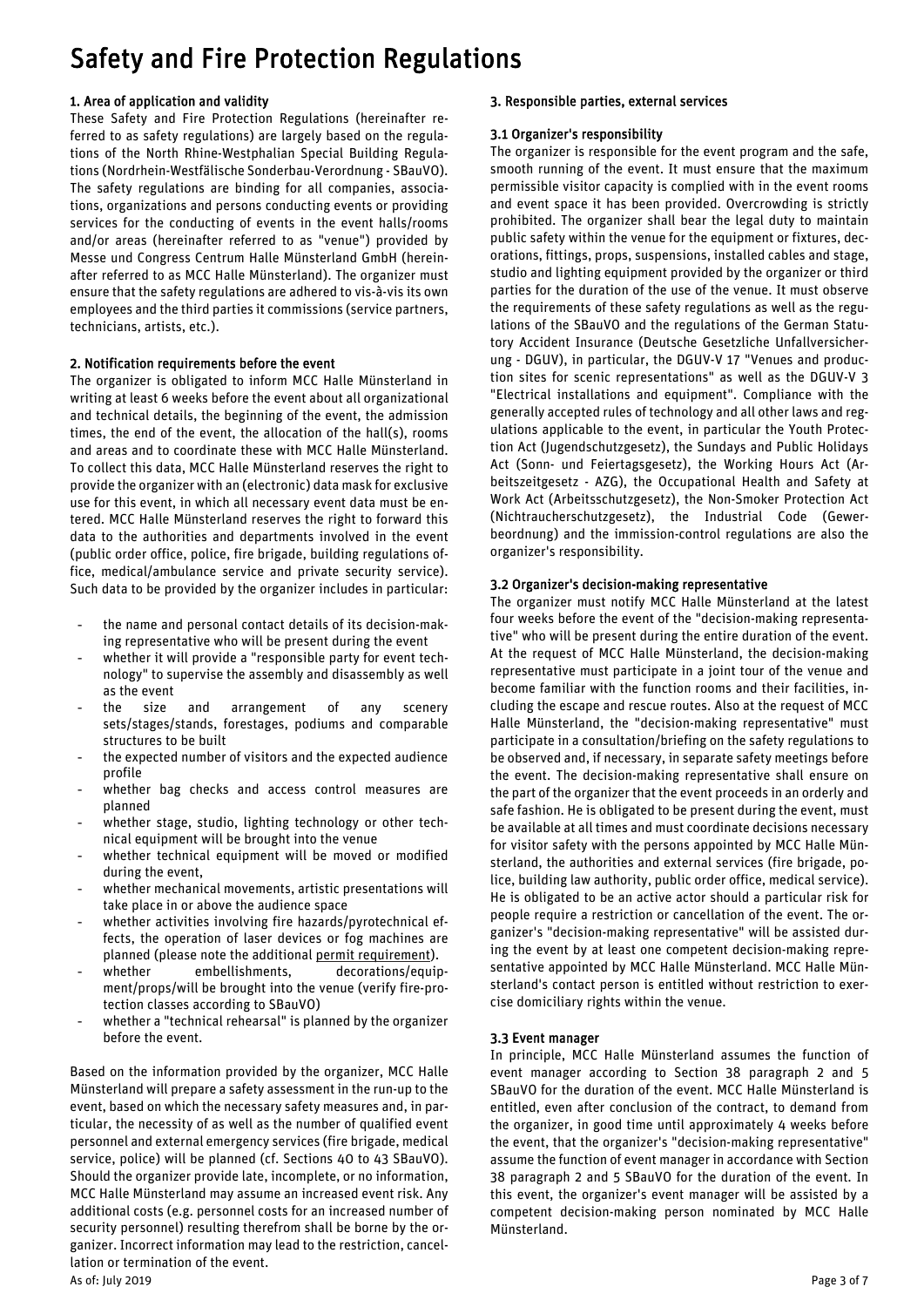If the function of the event manager is not transferred to the organizer or if the organizer refuses to assume this function, MCC Halle Münsterland will assume the function of event manager with its own personnel. In the latter case, the operator shall be entitled to fully transfer to the organizer the costs incurred from assuming the function of event manager.

## 3.4 Persons responsible for event technology, event technology specialists

The assembly and disassembly of stage, studio and lighting equipment must be carried out under the direction and supervision of qualified specialist personnel. The organizer must ensure that the required personnel qualified according to Sections 39, 40 SBauVO are present on site. As far as the assembly, disassembly and operation of the stage, studio and lighting equipment can pose no danger, instead of the qualified specialist personnel (within the limits of Section 38 paragraph 5 SBauVO) a "supervisor" who is familiar with the technical equipment may be engaged. Persons responsible for event technology and event technology specialists will be provided by MCC Halle Münsterland at the organizer's expense, unless the organizer has appropriately qualified personnel.

## 3.5 Employees of MCC Halle Münsterland

MCC Halle Münsterland and the employees assigned by it are entitled to randomly check whether the regulations of the SBauVO and these safety regulations are being observed by the organizer. In this regard, the employees of MCC Halle Münsterland are entitled to exercise their domiciliary rights vis-à-vis all persons within the venue. In the case of violations of safety regulations and in case of particular risk, they have a direct right instruction. Employees of MCC Halle Münsterland must be given access to all rooms and areas at any time. In the event of a breach of these safety regulations and event-related statutory provisions or official orders, MCC Halle Münsterland may demand that the organizer correct the defect immediately and, if this is not possible or it refuses to remedy the defect, the evacuation and surrender of the subject of the contract. If the organizer does not comply with such a request, the staff of MCC Halle Münsterland are entitled to terminate the event.

## 3.6 Security staff, medical service

The necessity and scope of security staff and a medical service (number of persons required) depends on the type of event, the number of visitors and the event-specific requirements and risks in the individual case. The organizer shall bear the costs for any necessary use of these services. MCC Halle Münsterland is entitled to demand the presence of these services even after the conclusion of the contract if increased risks are apparent due to the event content, the planned course of events or the expected visitors.

The organizer is not entitled to use its own security service. Only companies that are fully acquainted with the venue, including in the event of a necessary evacuation, and are authorized as service partners of MCC Halle Münsterland may be assigned as a security service.

## 3.7 Fire safety guard

For events in which a larger number of people may be endangered in the event of a fire and at events with an increased risk of fire, a fire safety guard from the fire brigade in accordance with Section 41 SBauVO must be present. MCC Halle Münsterland decides, if necessary, in coordination with the fire department, about the necessity and force of the fire safety guard. The organizer shall bear the costs incurred by the use of the fire safety guard.

## 4. Safety and fire safety operational regulations

### 4.1 Fire brigade access zones, no stopping and no parking zones

Access to the venue and the areas in front of the entrances must always be kept free as escape routes and must not be restricted by assembly material, means of transport, vehicles, components or other objects. Parking motor vehicles in fire lanes is generally not permitted. Unlawfully parked vehicles and trailers may also be removed without prior announcement via loudspeakers at the owner's expense.

### 4.2 Compliance with the seating and rescue route plan

The approved rescue route and seating plans are binding for the allocation of halls and event room seating. Any change of the rescue route and seating plan (e.g. by changing the arrangement of visitor seats) requires the express consent of MCC Halle Münsterland and regularly also the additional approval of the building authority. Overcrowding of event rooms is strictly prohibited.

## 4.3 Emergency exits

Emergency exits must always be kept clear. The doors belonging to escape routes must be able to be opened to their full width at any time. Escape routes, exit doors, emergency exits, and their signs may not be obstructed, covered or otherwise obscured. Corridors and aisles must never be restricted by objects that have been set down or that protrude into the corridor.

## 4.4 Safety equipment

Fire alarms, fire extinguishing equipment, trigger points of smoke extraction devices, smoke detectors, door closing devices and other safety devices, their signs and green emergency exit signs must always be accessible and visible; they must not be blocked, covered or otherwise obscured.

## 4.5 Podiums, platforms and other structures

Podiums, platforms and other structures that are to be brought into the venue must be reported to MCC Halle Münsterland beforehand. They must be designed in such a way that their stability cannot be impaired by dynamic vibrations. At the request of MCC Halle Münsterland, stability certificates (test books, verifiable statics) must be submitted. The substructure of podiums and structures larger than 20m² must consist of non-combustible building materials. Generally accessible areas that directly adjoin areas that are set lower, must be equipped with railings if a risk of falling exists. This does not apply to the side of stages and scene surfaces facing the audience.

## 4.6 Stage and scene surface curtains

Stage and scene surface curtains must be made of flame-retardant material (according to DIN 4102 at least B1 or according to EN 13501-1 at least class B/C s1 d0). MCC Halle Münsterland may insist that the organizer present appropriate certificates regarding the flammability of objects. They must be so far away from spotlights and other sources of ignition that the material cannot be ignited by them.

## 4.7 Decorations

Materials, decorations and curtains used to decorate the event must be made of flame-retardant material (according to DIN 4102 at least B1 or according to EN 13501-1 at least class B/C s1 d0). MCC Halle Münsterland may insist that the organizer present appropriate certificates regarding the flammability of decorations. Decorations in necessary corridors and stairwells (escape routes) must consist of non-combustible materials. Materials that are used repeatedly must be rechecked for their low flammability and, if necessary, re-impregnated. MCC Halle Münsterland may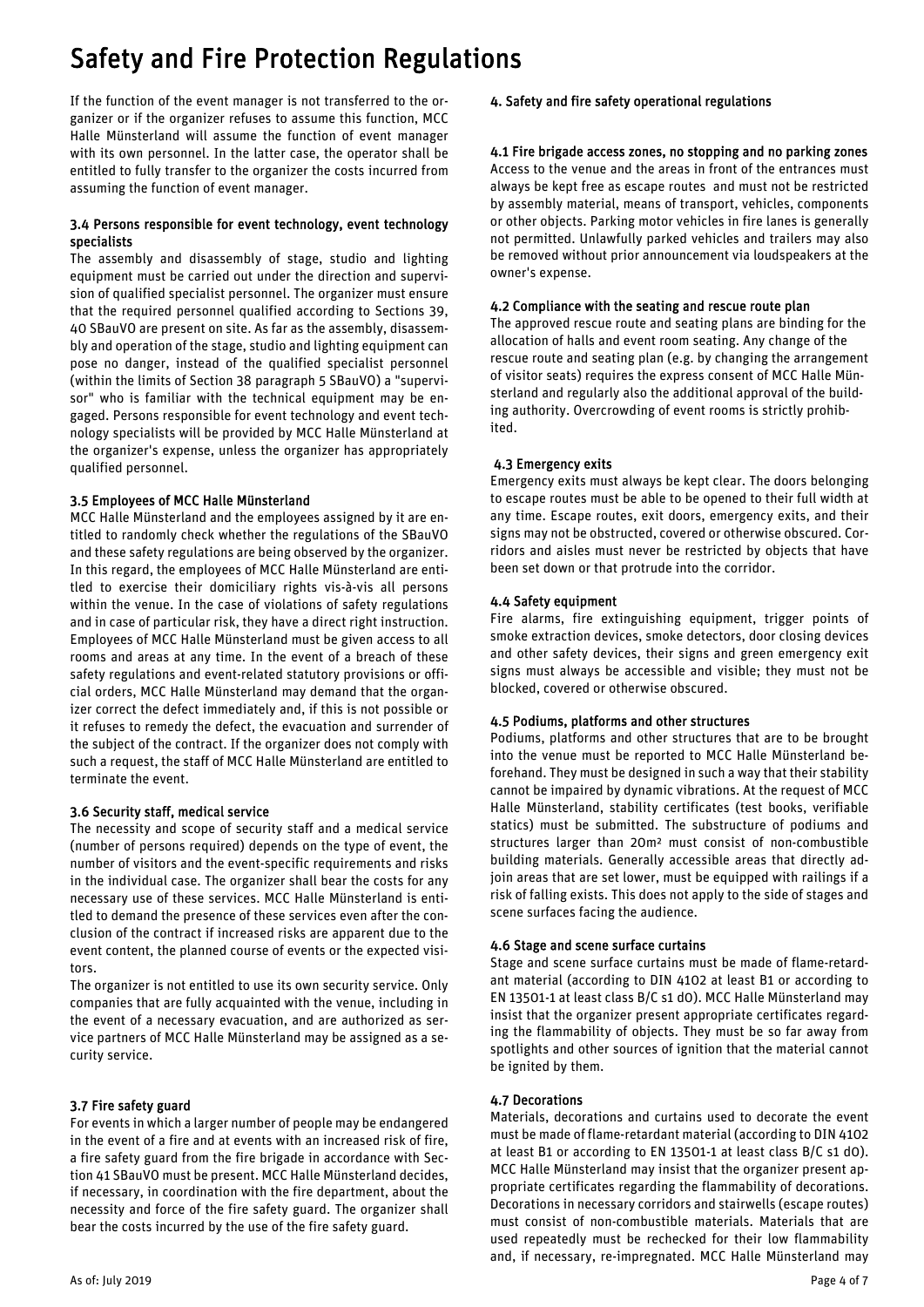insist that the organizer present appropriate certificates regarding the flammability of objects. Decorations must be so far away from spotlights and other sources of ignition that the material cannot be ignited by them. Decorations must be affixed directly onto walls, ceilings or equipment. Decorations hanging freely in the room are only permitted if they are at least 2.50m from the floor. Natural plant decorations may only remain in the rooms while they are fresh. The use of balloons and other flying objects must be approved by MCC Halle Münsterland. Balloons must be filled with non-hazardous gas.

## 4.8 Equipment

Equipment (= components of stage and scene images) such as wall, floor and ceiling elements of stages and scene designs must be made of flame-retardant material (according to DIN 4102 at least B1 or according to EN 13501-1 at least class B/C s1 d0). MCC Halle Münsterland may insist that the organizer present appropriate certificates regarding the flammability of equipment.

## 4.9 Props

Props (= furnishings of stages and scenes) such as furniture, lights, pictures and dishes must be made of at normally flameresistant material. Flammable material must so far away from sources of ignition, spotlights and radiant heaters that the material cannot be ignited by them.

## 4.10 Flammable packaging materials and waste

Flammable packaging materials and waste must not be stored in the venue. No packaging or residues of flammable materials may be stored under or on stages, scene surfaces and pedestals. The organizer must ensure that all materials (decorations, packaging, etc.) and equipment and structures brought into the venue by the organizer or its contractors are completely removed after the end of the event.

## 4.11 Removal of unauthorized components, materials

Structures, equipment, props and decorations (materials) brought into the event rooms that are not approved or that do not comply with these technical safety regulations or the SBauVO may not be installed in the venue and may need to be removed or modified at the organizer's expense.

## 4.12 Use of open flames, flammable liquids and gases

The use of open flames, flammable liquids and gases must be notified and is subject to approval. It is only possible if the intended use has been communicated to MCC Halle Münsterland well in advance of the event and the necessary fire protection measures have been agreed by consensus with the fire brigade.

## 4.13 Using candles and fuel paste

In principle, it is possible to use candles and similar light sources as a table decoration and to use fuel paste in designated kitchen equipment for keeping food warm in the context of self-catering. This is also only possible under the condition that their use was communicated to MCC Halle Münsterland in due time before the event.

## 4.14 Pyrotechnics

The use of pyrotechnic articles must be supervised by a suitable person according to explosives legislation and the organizer must submit such an application to MCC Halle Münsterland. The permit and the holder of the permit/certificate of competence's verification must be presented to MCC Halle Münsterland. It is not possible to store pyrotechnic articles in the building.

## 4.15 Hot and open-flame work

Welding, cutting, soldering, thawing and separating works are prohibited in the venue. Exceptions are only permitted after prior registration and consultation with MCC Halle Münsterland.

## 4.16 Laser systems

The intended operation of laser systems must be reported to MCC Halle Münsterland in due time before the event. When operating laser systems, the requirements of the Occupational Health and Safety Ordinance for Artificial Optical Radiation (Arbeitsschutzverordnung zu künstlich optischer Strahlung) 2006/25 EG/OStrV, DIN EN 60825-1, DIN EN 12254 and, for show lasers, the requirements of DIN 56912 must be observed. Class 3R, 3B or 4 devices/systems must be inspected for their technical safety by a laser safety officer or a publicly appointed and sworn-in expert before being used.

## 4.17 Fire alarm system

An automatic fire alarm system is installed in the venue's ceiling areas, which is connected to the fire brigade's control centre. The organizer must ensure that the event does not cause the fire alarm system to be falsely triggered. Flammable effects, the use of fog machines or other activities involving smoke or heat generation must be reported to MCC Halle Münsterland in good time prior to the event and must be approved by it in advance in consultation with the fire brigade. In the event of accidental activation of the fire alarm system, the organizer/initiator shall bear all consequential costs.

## 4.18 Technical data and facilities of the venue

The technical data of the venue will be made available to the organizer on request. In principle, all of the venue's permanently installed building services may only be operated by MCC Halle Münsterland and its employees; this also applies to connecting to the venue's light, sound and power network. Unless otherwise agreed in advance, the organizer has no claim to MCC Halle Münsterland removing its own technical equipment from the rooms.

## 4.19 Technical equipment of the organizer

The technical equipment of the organizer or of the companies commissioned by it must comply with the generally accepted rules of technology regarding safety and functionality. Electrical installations and equipment components must not be accessible to visitors; they must be secured in such a way that any danger to visitors can be ruled out. Planned suspensions from the hall ceiling must be reported in good time to MCC Halle Münsterland with presentation of a suspension plan. The organizer will then receive the available suspension points and permissible suspension loads from MCC Halle Münsterland. Ceiling suspensions are carried out exclusively by MCC Halle Münsterland's contractual partner. From a technical safety point of view, particular attention must be paid to the provisions of the accident prevention regulations DGUV-V 3, 17 and 54, including the relevant information and implementation provisions (see BGI 810). Technical equipment that does not meet these minimum safety requirements may not be used in the venue.

## 4.20 Vehicles and containers

Vehicles and containers in the venue are always subject to approval. The stationing and/or use of fuel-powered vehicles must be reported in good time and all relevant permits must be obtained. To minimize the fire load, the fuel supply in the tank must be limited to the required amount. The tank's residual volume must be filled with inert gas (e.g. nitrogen) upon the request of the authorities.

## 4.21 Nails, hooks, adhesive strips

Nails, hooks, adhesive strips and similar in or on floors, walls and ceilings are prohibited. Countersinking bolts is likewise not permitted. If the organizer lays carpets or other decoration material directly on the floor, it must be done in such a way that there is